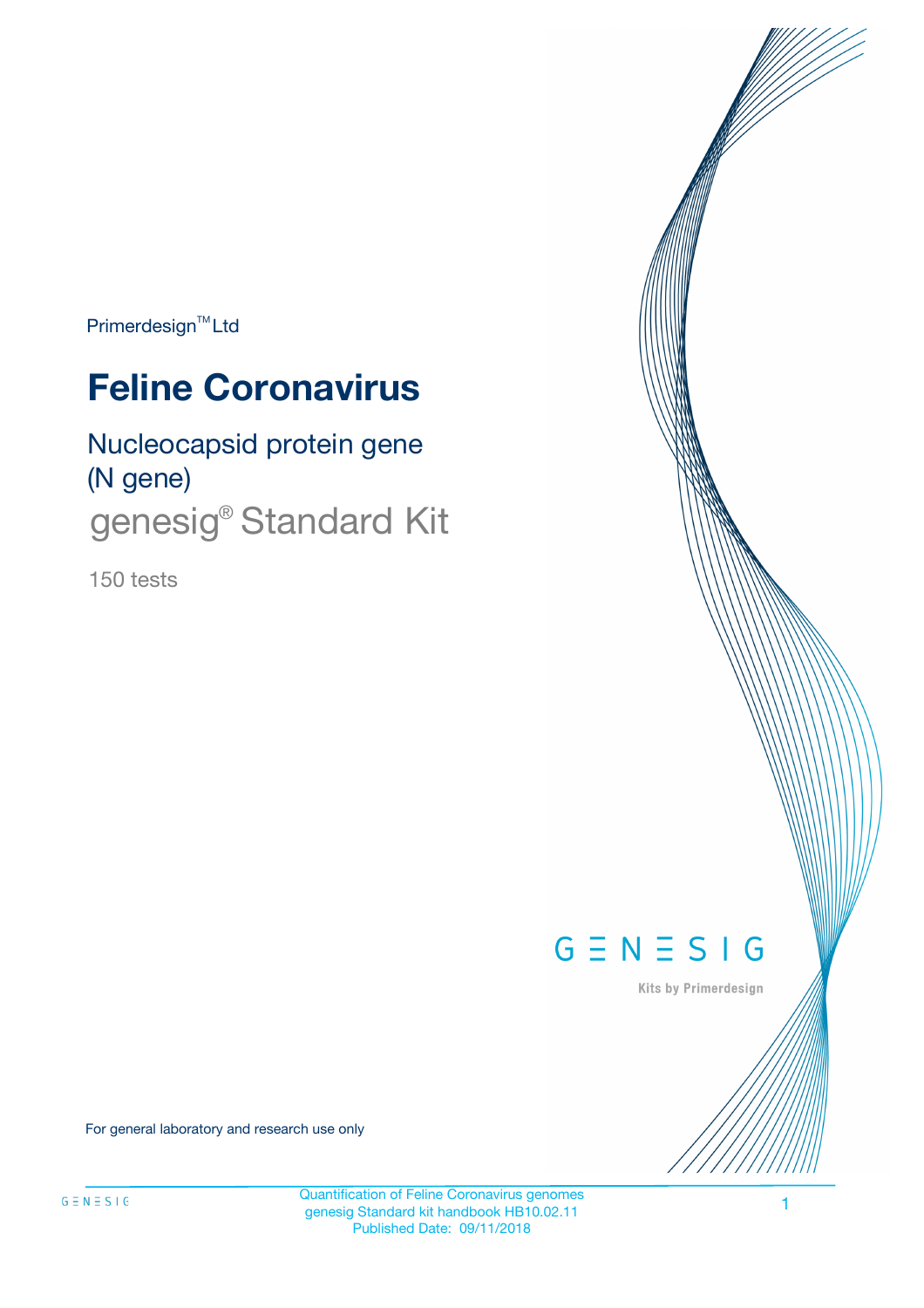# Introduction to Feline Coronavirus

Feline coronavirus (FCoV) is an enveloped single-stranded RNA virus that infects wild and domestic cats. It has a large, capped, polyadenylated RNA genome of about 29 kb, consisting of 11 open reading frames (ORFs). Two major ORFs encode a replicase, four ORFs encode the structural proteins S (spike), E (envelope), M (membrane) and N (nucleocapsid), and five ORFs encode the nonstructural proteins 3a, 3b, 3c, 7a, and 7b. FCoV most commonly causes an asymptomatic infection or mild diarrhoea but is also associated with a lethal systemic disease, feline infectious peritonitis. As a result, feline coronaviruses are often divided into two groups; the highly pathogenic strains, feline infectious peritonitis viruses (FIPV); and the less severe feline enteric coronaviruses (FECV). FIPV and FECV are very closely related and it has been suggested that FECV and FIPV strains may comprise the extremes of a single population of viruses with a spectrum of pathogenicity or that FIPV is a mutant form of FCoV.

FCoV is shed in the faeces and to a lesser degree in the saliva of infected cats. The primary route of virus transmission is thought to be through the faecal-oral route, leading to virus replication in the oropharynx and in the enterocytes at the tips of villi. There is some evidence of transplacental transmission although this is not common and appears to play little role in the overall epidemiology of feline coronavirus infection. Most cats infected with FCoV eliminate the virus, however those with a weak immune system may experience a systemic infection. FIPV variants of FCoV cause fatal peritonitis where this affects approximately 1% of FCOV infected animals. Cats with a poor cell-mediated immune response develop the acute, effusive or "wet" form of disease, which is an immune complex vasculitis. This causes leakage of fluid from the blood vessels into the abdominal and chest cavities, leading to a distended abdomen, difficulty breathing and compression of the lungs. In cats with partial cell-mediated immunity, the chronic, non-effusive or "dry" form develops, with pyogranulomatous or granulomatous lesions occurring in multiple tissues and organs. Dry FIP may become effusive in the terminal stages of the disease, when the immune system collapses.

The most obvious clinical sign of effusive form of disease is the accumulation of fluid within the abdomen or chest with associated breathing difficulties. Other symptoms include lack of appetite, fever, weight loss, jaundice, and diarrhoea. In the non-effusive form, lesions commonly occur in eyes and central nervous system which may cause seizures or paralysis. Granulomas may also be found in the peritoneal cavity, leading to more diverse, and often more vague, clinical signs. Less severe infection may lead to a runny nose, discharge from the eyes or mild diarrhoea.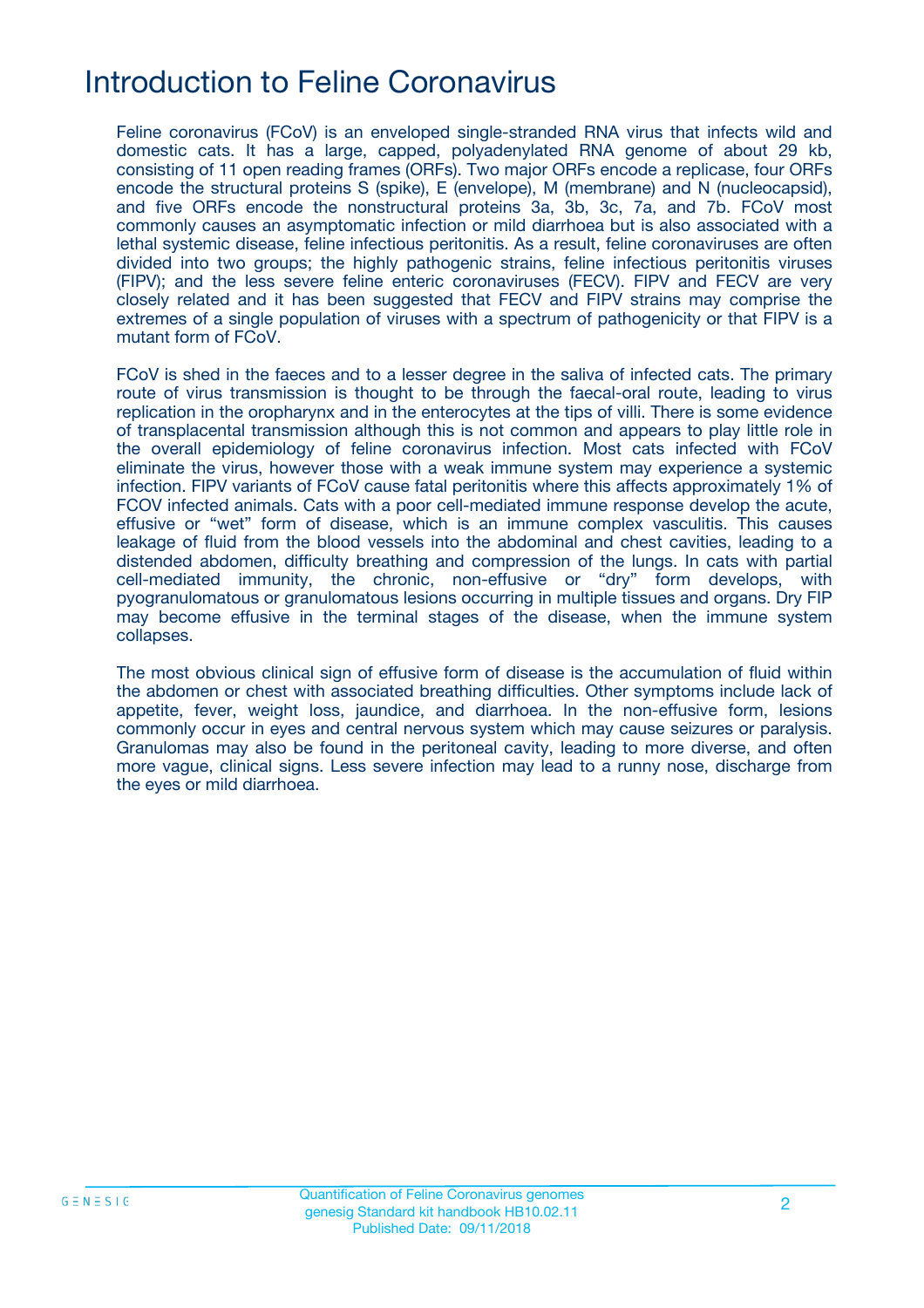# **Specificity**

answer your question.

The Primerdesign genesig Kit for Feline Coronavirus (FCoV) genomes is designed for the in vitro quantification of FCoV genomes. The kit is designed to have a broad detection profile. Specifically, the primers represent 100% homology with over 95% of the NCBI database reference sequences available at the time of design.

The dynamics of genetic variation means that new sequence information may become available after the initial design. Primerdesign periodically reviews the detection profiles of our kits and when required releases new versions.

Mutations in feline coronavirus (FCoV) sequence have been shown to give rise to feline infection peritonitis virus (FIPV). The kit will detect both FCoV and FIPV If you require further information, or have a specific question about the detection profile of this kit then please send an e.mail to enquiry@primerdesign.co.uk and our bioinformatics team will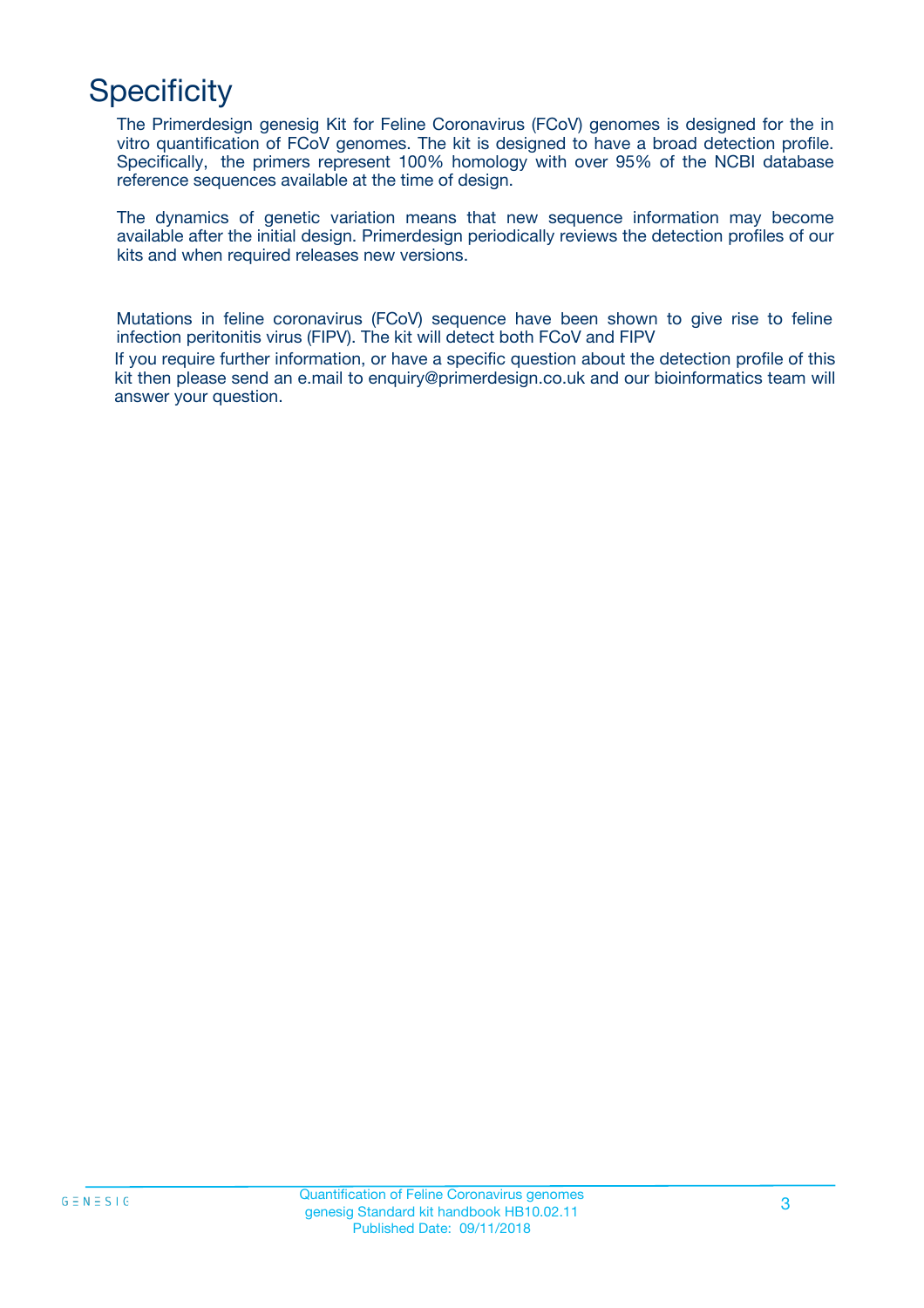# Kit contents

- **FCoV specific primer/probe mix (150 reactions BROWN)** FAM labelled
- **FCoV positive control template (for Standard curve RED)**
- **RNase/DNase free water (WHITE)** for resuspension of primer/probe mixes
- **Template preparation buffer (YELLOW)** for resuspension of positive control template and standard curve preparation

## **Reagents and equipment to be supplied by the user**

#### **Real-time PCR Instrument**

#### **Extraction kit**

This kit is recommended for use with genesig Easy DNA/RNA Extraction kit. However, it is designed to work well with all processes that yield high quality RNA and DNA with minimal PCR inhibitors.

**oasigTM lyophilised OneStep or Precision**®**PLUS OneStep 2X RT-qPCR Master Mix** Contains complete OneStep RT-qPCR master mix

**Pipettors and Tips**

**Vortex and centrifuge**

**Thin walled 1.5 ml PCR reaction tubes**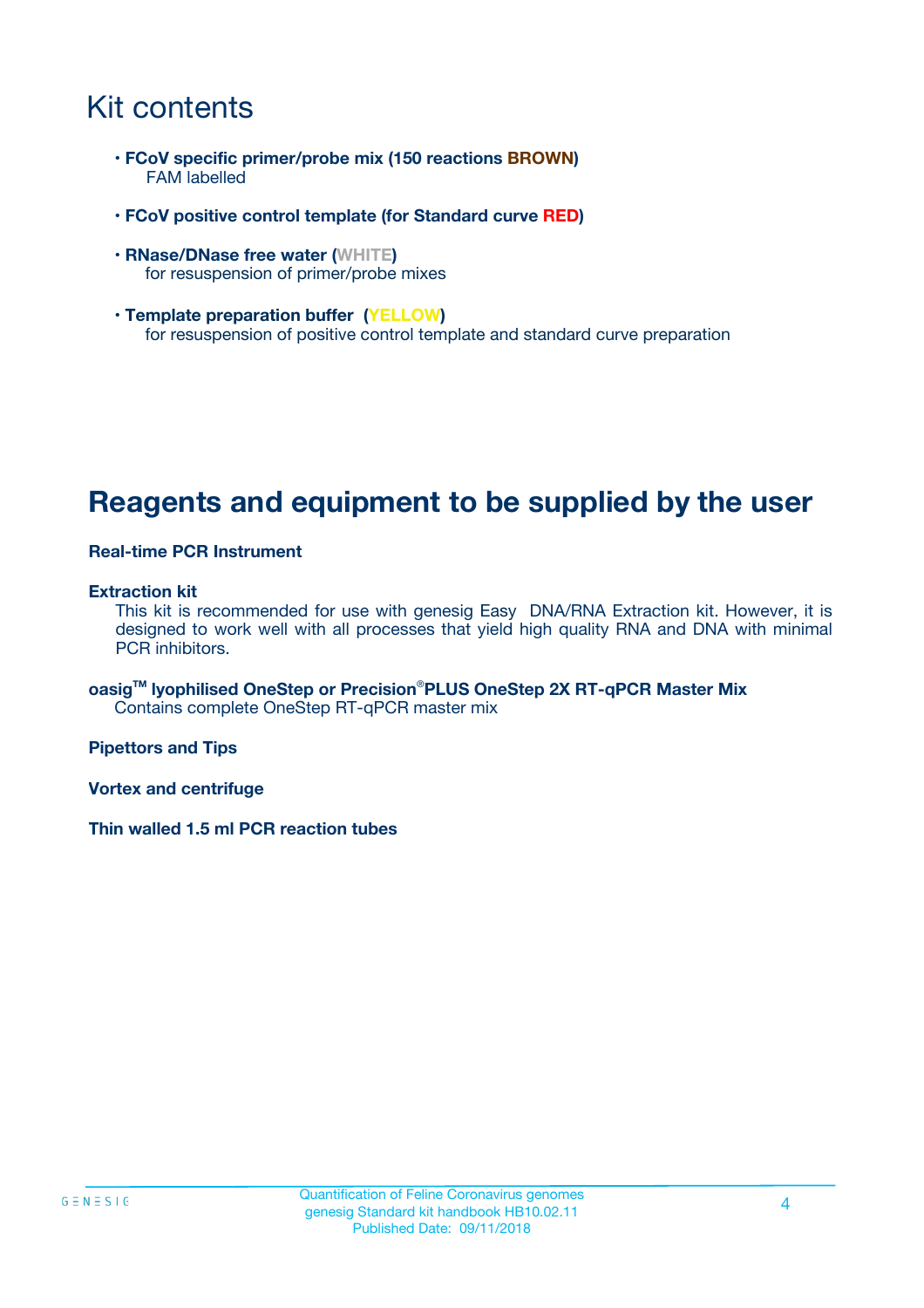### Kit storage and stability

This kit is stable at room temperature but should be stored at -20ºC on arrival. Once the lyophilised components have been resuspended they should not be exposed to temperatures above -20°C for longer than 30 minutes at a time and unnecessary repeated freeze/thawing should be avoided. The kit is stable for six months from the date of resuspension under these circumstances.

If a standard curve dilution series is prepared this can be stored frozen for an extended period. If you see any degradation in this serial dilution a fresh standard curve can be prepared from the positive control.

Primerdesign does not recommend using the kit after the expiry date stated on the pack.

### Suitable sample material

All kinds of sample material suited for PCR amplification can be used. Please ensure the samples are suitable in terms of purity, concentration, and RNA/DNA integrity. Always run at least one negative control with the samples. To prepare a negative-control, replace the template RNA sample with RNase/DNase free water.

### Dynamic range of test

Under optimal PCR conditions genesig FCoV detection kits have very high priming efficiencies of >95% and can detect less than 100 copies of target template.

### Notices and disclaimers

This product is developed, designed and sold for research purposes only. It is not intended for human diagnostic or drug purposes or to be administered to humans unless clearly expressed for that purpose by the Food and Drug Administration in the USA or the appropriate regulatory authorities in the country of use. During the warranty period Primerdesign genesig detection kits allow precise and reproducible data recovery combined with excellent sensitivity. For data obtained by violation to the general GLP guidelines and the manufacturer's recommendations the right to claim under guarantee is expired. PCR is a proprietary technology covered by several US and foreign patents. These patents are owned by Roche Molecular Systems Inc. and have been sub-licensed by PE Corporation in certain fields. Depending on your specific application you may need a license from Roche or PE to practice PCR. Additional information on purchasing licenses to practice the PCR process may be obtained by contacting the Director of Licensing at Roche Molecular Systems, 1145 Atlantic Avenue, Alameda, CA 94501 or Applied Biosystems business group of the Applera Corporation, 850 Lincoln Centre Drive, Foster City, CA 94404. In addition, the 5' nuclease assay and other homogeneous amplification methods used in connection with the PCR process may be covered by U.S. Patents 5,210,015 and 5,487,972, owned by Roche Molecular Systems, Inc, and by U.S. Patent 5,538,848, owned by The Perkin-Elmer Corporation.

### Trademarks

Primerdesign™ is a trademark of Primerdesign Ltd.

genesig $^\circledR$  is a registered trademark of Primerdesign Ltd.

The PCR process is covered by US Patents 4,683,195, and 4,683,202 and foreign equivalents owned by Hoffmann-La Roche AG. BI, ABI PRISM® GeneAmp® and MicroAmp® are registered trademarks of the Applera Genomics (Applied Biosystems Corporation). BIOMEK® is a registered trademark of Beckman Instruments, Inc.; iCycler™ is a registered trademark of Bio-Rad Laboratories, Rotor-Gene is a trademark of Corbett Research. LightCycler™ is a registered trademark of the Idaho Technology Inc. GeneAmp®, TaqMan® and AmpliTaqGold® are registered trademarks of Roche Molecular Systems, Inc., The purchase of the Primerdesign™ reagents cannot be construed as an authorization or implicit license to practice PCR under any patents held by Hoffmann-LaRoche Inc.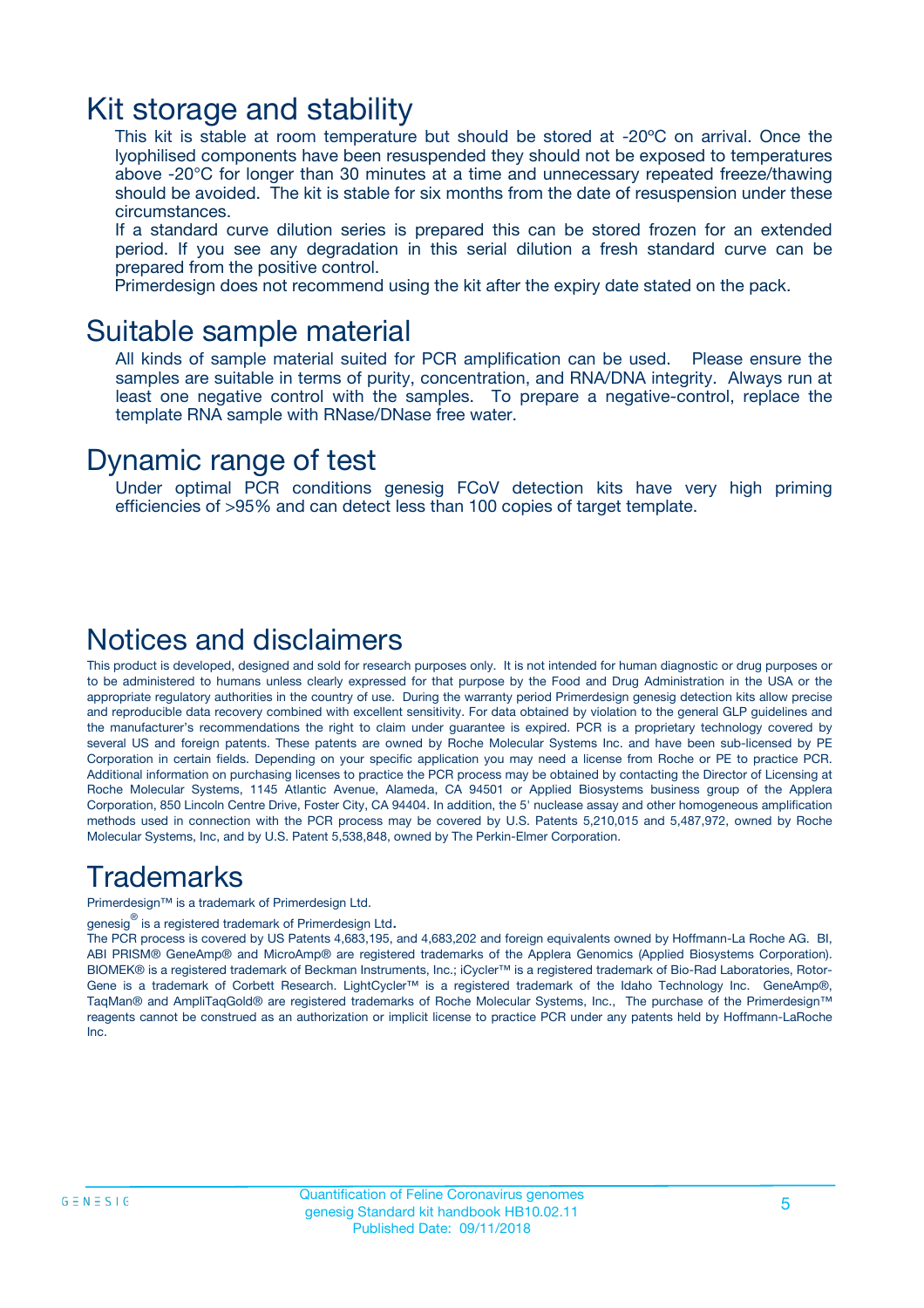# Principles of the test

#### **Real-time PCR**

A FCoV specific primer and probe mix is provided and this can be detected through the FAM channel.

The primer and probe mix provided exploits the so-called TaqMan® principle. During PCR amplification, forward and reverse primers hybridize to the FCoV cDNA. A fluorogenic probe is included in the same reaction mixture which consists of a DNA probe labeled with a 5`-dye and a 3`-quencher. During PCR amplification, the probe is cleaved and the reporter dye and quencher are separated. The resulting increase in fluorescence can be detected on a range of qPCR platforms.

#### **Positive control**

For copy number determination and as a positive control for the PCR set up, the kit contains a positive control template. This can be used to generate a standard curve of FCoV copy number / Cq value. Alternatively the positive control can be used at a single dilution where full quantitative analysis of the samples is not required. Each time the kit is used, at least one positive control reaction must be included in the run. A positive result indicates that the primers and probes for detecting the target FCoV gene worked properly in that particular experimental scenario. If a negative result is obtained the test results are invalid and must be repeated. Care should be taken to ensure that the positive control does not contaminate any other kit component which would lead to false-positive results. This can be achieved by handling this component in a Post PCR environment. Care should also be taken to avoid cross-contamination of other samples when adding the positive control to the run. This can be avoided by sealing all other samples and negative controls before pipetting the positive control into the positive control well.

#### **Negative control**

To validate any positive findings a negative control reaction should be included every time the kit is used. For this reaction the RNase/DNase free water should be used instead of template. A negative result indicates that the reagents have not become contaminated while setting up the run.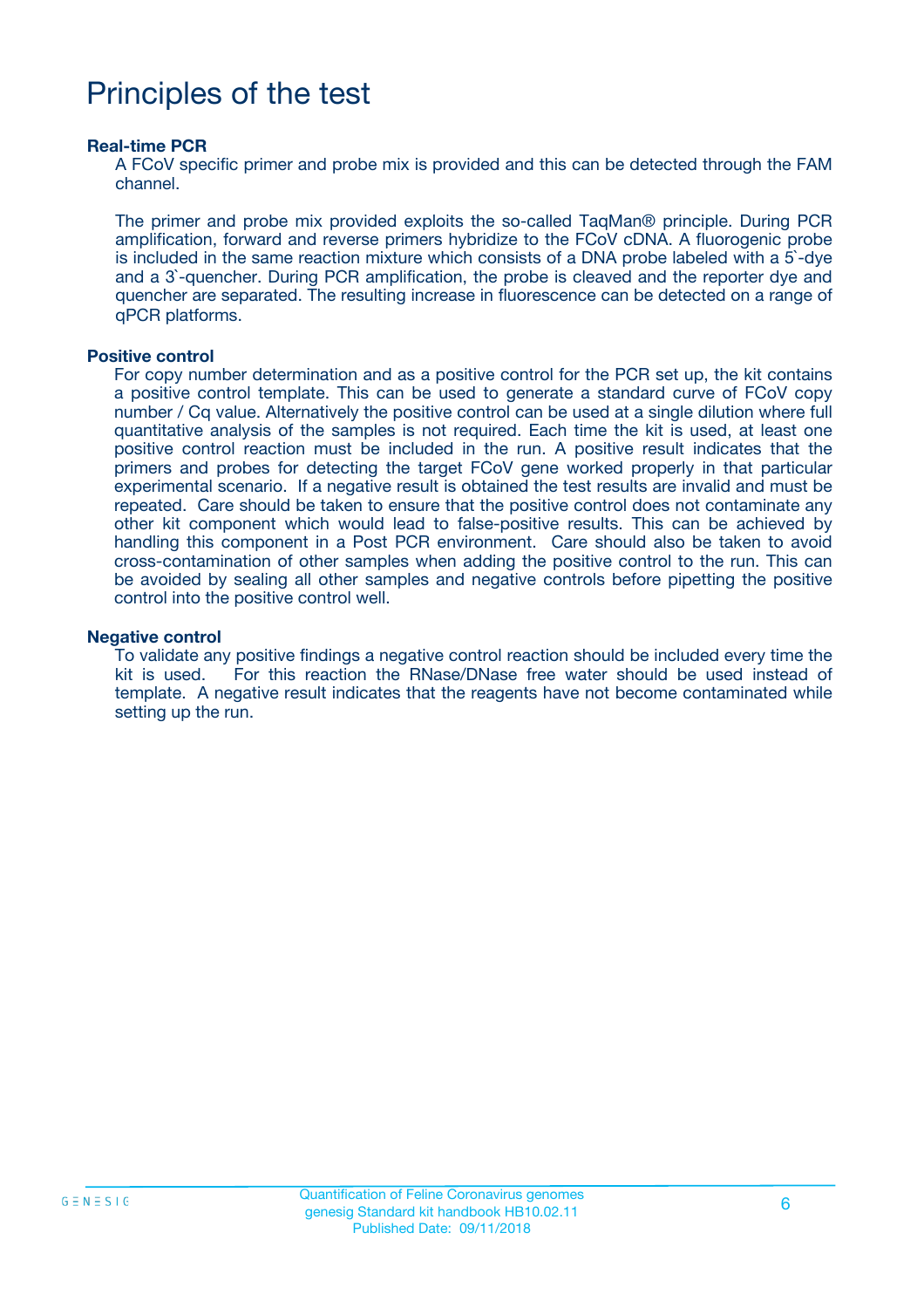### Resuspension protocol

To minimize the risk of contamination with foreign DNA, we recommend that all pipetting be performed in a PCR clean environment. Ideally this would be a designated PCR lab or PCR cabinet. Filter tips are recommended for all pipetting steps.

#### **1. Pulse-spin each tube in a centrifuge before opening.**

This will ensure lyophilised primer and probe mix is in the base of the tube and is not spilt upon opening the tube.

#### **2. Resuspend the kit components in the RNase/DNase free water supplied, according to the table below:**

To ensure complete resuspension, vortex each tube thoroughly.

| Component - resuspend in water | <b>Nolume</b> |
|--------------------------------|---------------|
| <b>Pre-PCR pack</b>            |               |
| FCoV primer/probe mix (BROWN)  | $165$ µ       |

#### **3. Resuspend the positive control template in the template preparation buffer supplied, according to the table below:**

To ensure complete resuspension, vortex the tube thoroughly.

| Component - resuspend in template preparation buffer |        |  |
|------------------------------------------------------|--------|--|
| <b>Post-PCR heat-sealed foil</b>                     |        |  |
| <b>FCoV Positive Control Template (RED)</b> *        | 500 µl |  |

\* This component contains high copy number template and is a VERY significant contamination risk. It must be opened and handled in a separate laboratory environment, away from the other components.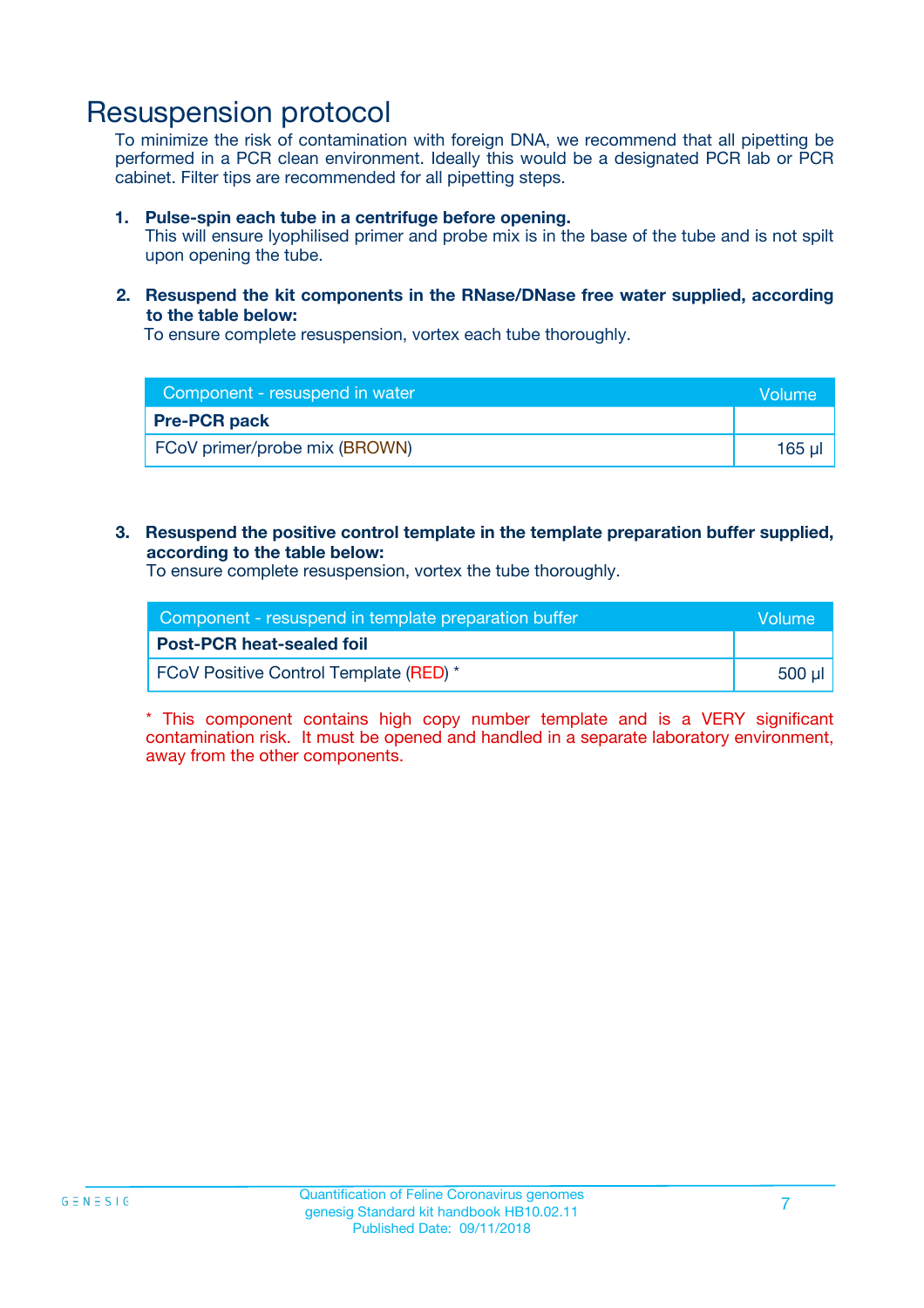## OneStep RT-qPCR detection protocol

A OneStep approach combining the reverse transcription and amplification in a single closed tube is the preferred method. If, however, a two step approach is required see page 10.

#### **For optimum performance and sensitivity.**

All pipetting steps and experimental plate set up should be performed on ice. After the plate is poured proceed immediately to the OneStep amplification protocol. Prolonged incubation of reaction mixes at room temperature can lead to PCR artifacts that reduce the sensitivity of detection.

**1. For each RNA sample prepare a reaction mix according to the table below:** Include sufficient reactions for positive and negative controls.

| Component                                                    | Volume       |
|--------------------------------------------------------------|--------------|
| oasig OneStep or PrecisionPLUS OneStep 2X RT-qPCR Master Mix | 10 µl        |
| FCoV primer/probe mix (BROWN)                                | 1 µI         |
| <b>RNase/DNase free water (WHITE)</b>                        | 4 µl         |
| <b>Final Volume</b>                                          | <u>15 µl</u> |

- **2. Pipette 15µl of this mix into each well according to your qPCR experimental plate set up.**
- **3. Pipette 5µl of RNA template into each well, according to your experimental plate set up.**

For negative control wells use 5µl of RNase/DNase free water. The final volume in each well is 20ul.

**4. If a standard curve is included for quantitative analysis prepare a reaction mix according to the table below:**

| Component                                                    | Volume |
|--------------------------------------------------------------|--------|
| oasig OneStep or PrecisionPLUS OneStep 2X RT-qPCR Master Mix | 10 µl  |
| FCoV primer/probe mix (BROWN)                                | 1 µI   |
| <b>RNase/DNase free water (WHITE)</b>                        | 4 µl   |
| <b>Final Volume</b>                                          | 15 ul  |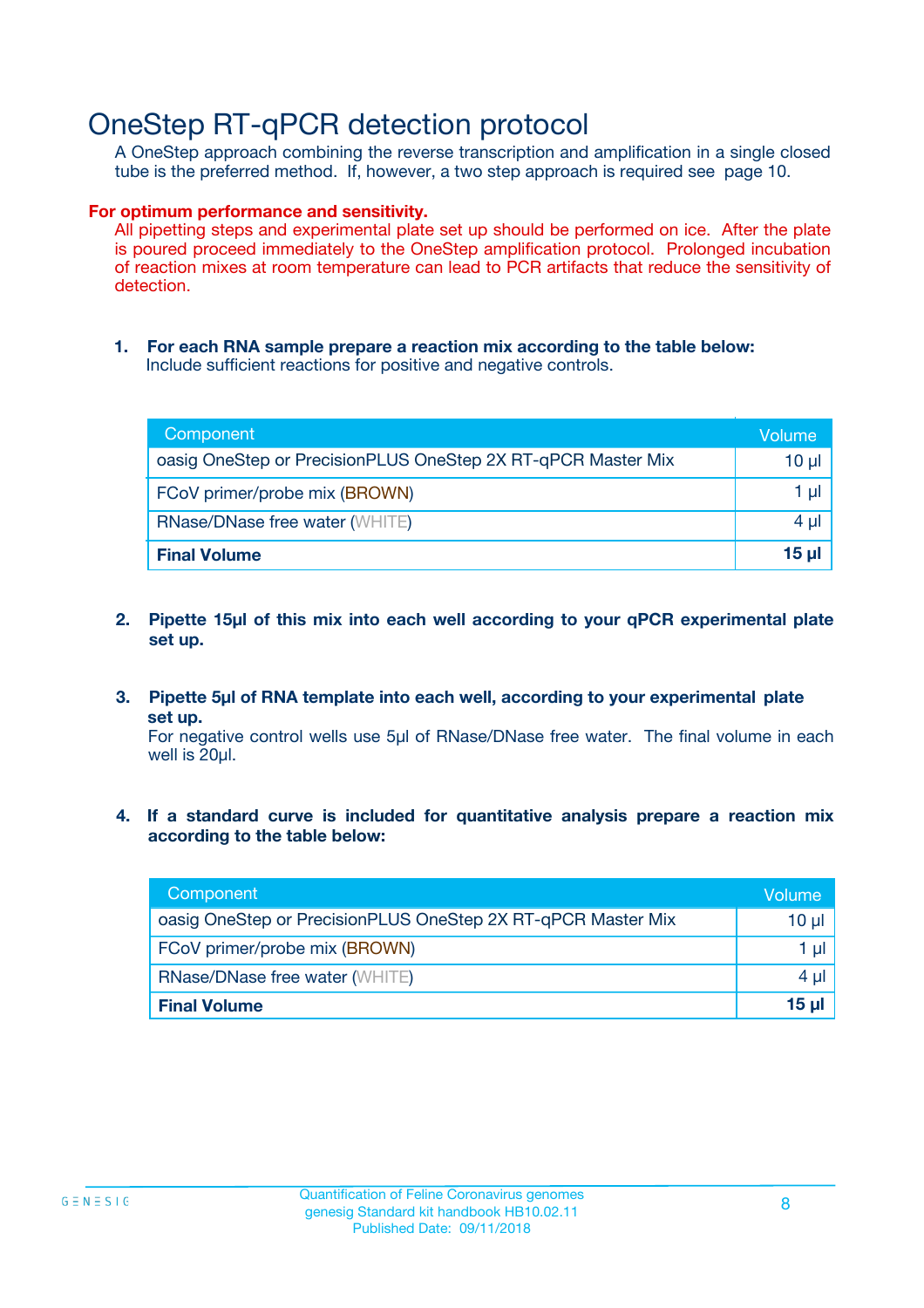#### **5. Preparation of standard curve dilution series**

- 1) Pipette 90µl of template preparation buffer into 5 tubes and label 2-6
- 2) Pipette 10µl of Positive Control Template (RED) into tube 2
- 3) Vortex thoroughly
- 4) Change pipette tip and pipette 10µl from tube 2 into tube 3
- 5) Vortex thoroughly

Repeat steps 4 and 5 to complete the dilution series

| <b>Standard Curve</b>         | <b>Copy Number</b>     |
|-------------------------------|------------------------|
| Tube 1 Positive control (RED) | $2 \times 10^5$ per µl |
| Tube 2                        | $2 \times 10^4$ per µl |
| Tube 3                        | $2 \times 10^3$ per µl |
| Tube 4                        | $2 \times 10^2$ per µl |
| Tube 5                        | 20 per $\mu$           |
| Tube 6                        | 2 per µl               |

**6. Pipette 5µl of standard template into each well for the standard curve according to your plate set up**

The final volume in each well is 20ul.

# OneStep RT-qPCR amplification protocol

Amplification conditions using oasig OneStep or PrecisionPLUS OneStep 2X RT-qPCR Master Mix.

|             | <b>Step</b>                  | <b>Time</b>      | <b>Temp</b>    |
|-------------|------------------------------|------------------|----------------|
|             | <b>Reverse Transcription</b> | $10 \text{ min}$ | $55^{\circ}$ C |
|             | Enzyme activation            | 2 min            | $95^{\circ}$ C |
| Cycling x50 | Denaturation                 | 10 <sub>s</sub>  | $95^{\circ}$ C |
|             | <b>DATA COLLECTION *</b>     | 60 s             | $60^{\circ}$ C |

\* Fluorogenic data should be collected during this step through the FAM channel